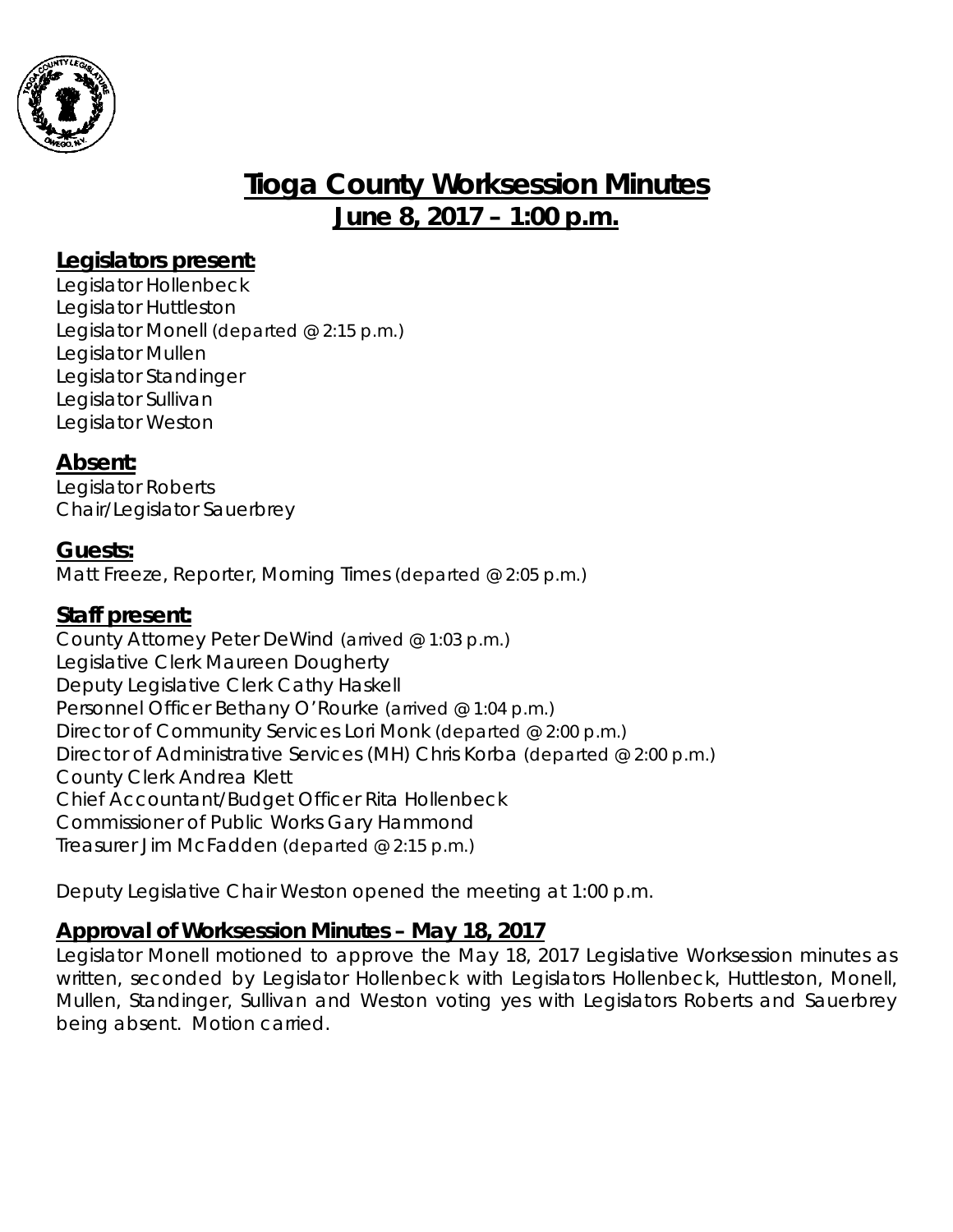## **Action Items: ACTION ITEMS FROM APRIL 20, 2017:**

#### **ACTION ITEM #1 – 4/20/17 – PILOT Tax Payment Agreements**

County Attorney DeWind reported the County currently has several PILOT tax payment agreements and we are in the process of determining their status, coverage, etc. The County's involvement is simply a supporting role with the organization receiving funding and establishing the facilities. Mr. DeWind provided the following update on the two PILOT agreements listed below:

- *Elizabeth Square Apartments, Waverly, NY -* This facility was originally owned by Liberty Housing. The County expressed concern as to the current owner, as it appeared this property may have transferred ownership. Mr. DeWind confirmed this property did not transfer ownership, however, they created a separate company by the name of Elizabeth Square Housing Development Fund Company that nominally owns the property under Article 11 of the Private Housing Finance Law. This allowed them to have a PILOT agreement structured under Section 422 of the Real Property Tax Law, which allows for zero tax payments if you are the company that owns the building and is offering housing solely for handicapped or very low income seniors. Mr. DeWind reported this is a 20-year PILOT agreement that is currently in effect.
- *School House Apartments, Cady Ave., Nichols, NY –* Tioga Opportunities, Inc. owns this facility/property. Tioga Opportunities, Inc. redeveloped the property via funding through NYS and entered into a 20-year PILOT agreement, which ends at the end of this year. Under the current agreement, Tioga Opportunities, Inc. is paying \$4,538 annually. Mr. DeWind reported Tioga Opportunities set up an amount they were going to pay under the PILOT with a 3% escalator over the 20-year agreement. Mr. DeWind reported Tioga Opportunities, Inc. sent a letter of request to the Town of Nichols for an extension, as they are the municipality that expedited the original agreement. As part of the letter of request for an extension, Tioga Opportunities, Inc. outlined two possible options: enter into another 10-year PILOT agreement with the continuation of the 3% escalator; set a fixed amount over the 10-year agreement. The latter option is a little more than what they would be paying if the PILOT were to cease, but they are offering to pay \$6,895 for the 10-year period. Tioga Opportunities, Inc. is asking the Town of Nichols to entertain one of these options. Mr. DeWind reported his involvement was to determine whether this property would normally drop back into a tax exempt status and Tioga Opportunities, Inc. is also interested in looking into this issue. Mr. DeWind reported since they are offering housing to handicapped and very low income individuals they would automatically be exempt under Section 422 of the Real Property Tax Law. However, Mr. DeWind reported there is a disagreement regarding when the existing PILOT ends in 2017 as to whether this property becomes automatically tax exempt or if becomes fully taxable. Mr. DeWind is in the process of connecting with their attorney to further discuss. Mr. DeWind reported, based on looking at what they are doing and lending to, they most likely will be tax exempt under Section 422 of the Real Property Tax Law, which at the end of the PILOT results in zero tax dollars. Legislator Sullivan inquired as to why Tioga Opportunities, Inc. would be willing to pay when they may not be required to do so. Mr. DeWind reported the Town of Nichols is interested in knowing whether the County is in agreement with the 10-year extension. Mr. DeWind reported the Town of Nichols Supervisor is not necessarily in favor of extending the agreement if it means the property will drop back to a fully taxable status. Legislator Sullivan reported she needs additional information prior to making a decision. Mr. DeWind reported this is a legal issue between the Town of Nichols and Tioga Opportunities, Inc. and they are just consulting with the County. No decision needs to be made at this time. Legislator Sullivan suggested the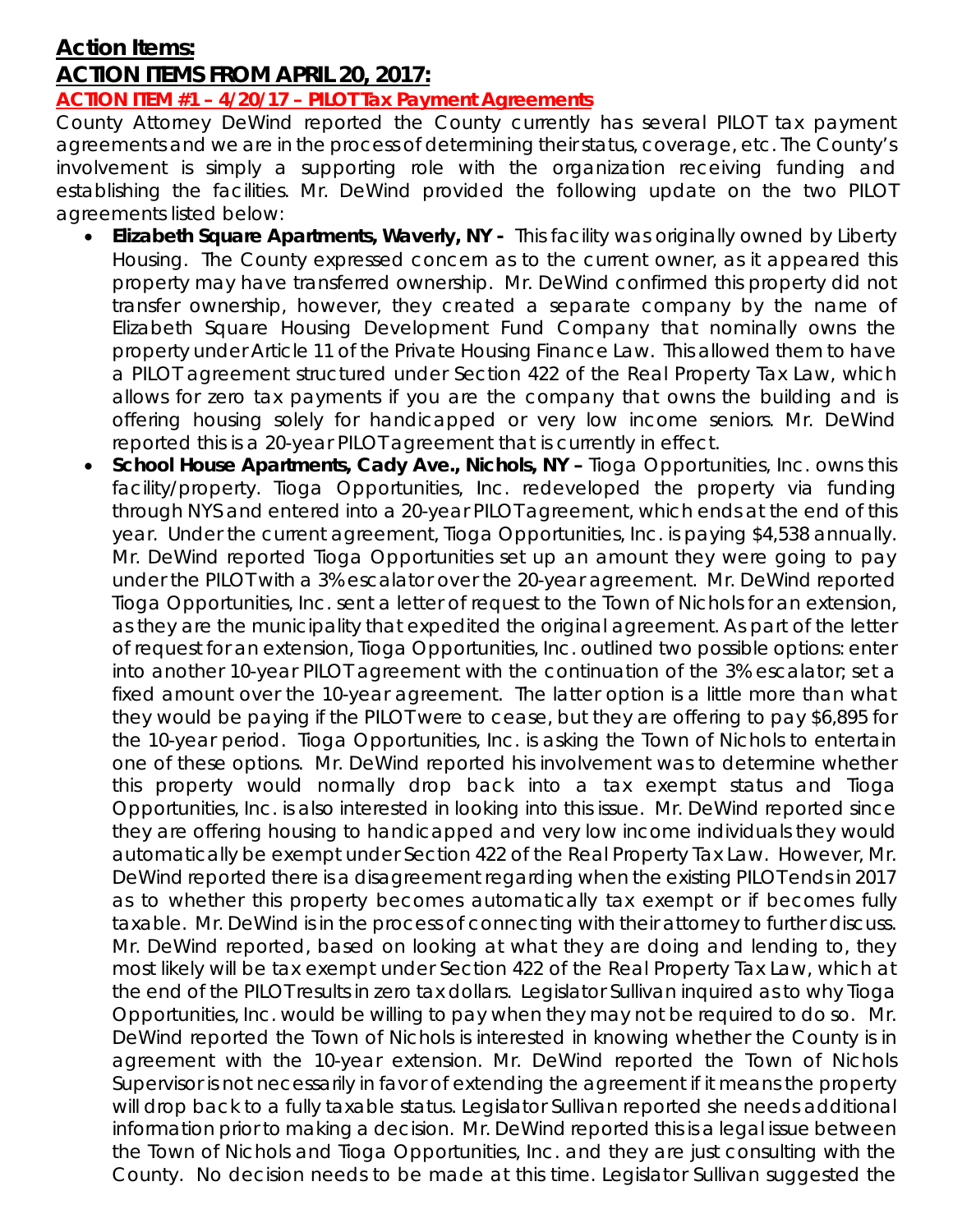County wait until a decision is made on the tax exemption status before taking a position of support. **This action item is completed and will be removed from the action item list.** 

## **ACTION ITEMS FROM MAY 4, 2017:**

#### **ACTION ITEM #1 – 5/4/17 – Hearing Assistance System for Legislative Conference Room -**

Legislative Clerk Dougherty had a follow-up conversation with ITCS Director Camin regarding the portable hearing assistance system for the Legislative Conference Room. Ms. Dougherty reported Mr. Camin was in agreement for her to proceed with the AV Sound & Electronic quote of \$1,200.00 for the hearing assistance system with two headsets. Legislator Sullivan inquired as to whether this is a one-time cost or if annual maintenance costs are involved. Ms. Dougherty reported this is a one-time cost.

On a straw poll vote, Legislators Hollenbeck, Huttleston, Monell, Mullen, Standinger, Sullivan, and Weston were in favor of Ms. Dougherty proceeding with this purchase through AV Sound & Electronics at a cost of \$1200.00 with Legislators Roberts and Sauerbrey being absent. **This action item is completed and will be removed from the action item list.** 

#### **Legislative Support – Legislative Clerk Dougherty:**

#### *Approval of Legislative Support Committee Minutes – May 4, 2017:*

Legislator Monell motioned to approve the May 4, 2017 minutes as written, seconded by Legislator Hollenbeck with Legislators Hollenbeck, Huttleston, Monell, Mullen, Standinger, Sullivan and Weston voting yes with Legislators Roberts and Sauerbrey being absent. Motion carried.

Legislative Clerk Dougherty reported the following:

- The June Legislative Meeting is scheduled for Tuesday, June 13, 2017, at 6:00 p.m*.* in the Hubbard Auditorium. The Legal/Finance Committee will meet prior at 4:00 p.m. in the Legislative Conference Room.
- Legislator/Chair Sauerbrey will do the prayer and pledge and start the voting process at the June 13, 2017 Legislature meeting.
- Legislative Budget is tracking well.
- Public Hearing was held on May 4, 2017 regarding Local Law Introductory No. A of 2017.
- Phone communication with NYS Taxation & Finance counsel regarding sales tax. Local Law Introductory No. B of 2017 to be introduced at the June 13, 2017 Legislature meeting.
- NYS Retirement Reporting Update:

*Examination Letter from NYS Retirement System* – Ms. Dougherty reported she received a letter identifying several adjustments that need to be done in order address the discrepancies between the Records of Activities (ROA) listed on resolutions versus the number of days worked reported on the County's monthly report. Ms. Dougherty reported she is working with Personnel and the Treasurer's Office and a meeting is scheduled in the next couple of weeks. Ms. Dougherty reported the Payroll Supervisor has a good understanding on how to do the adjustments. Ms. Dougherty reported this involves several employees who submit calendars as ROA'S. Ms. Dougherty reported once all adjustments have been made, Personnel Officer O'Rourke will send out letters to the affected employees with updated service credit information. Legislator Sullivan suggested a follow-up meeting with the affected employees after the letters are sent to the employees. Ms. O'Rourke reported part of the issue is that no one was reviewing the calendars and information was being accepted at face value. Legislator Sullivan inquired as to whether other employees could be affected that are not identified in this letter. Ms. Dougherty reported there are only a limited number of people that use the calendar system for reporting, therefore, the letter identifies all.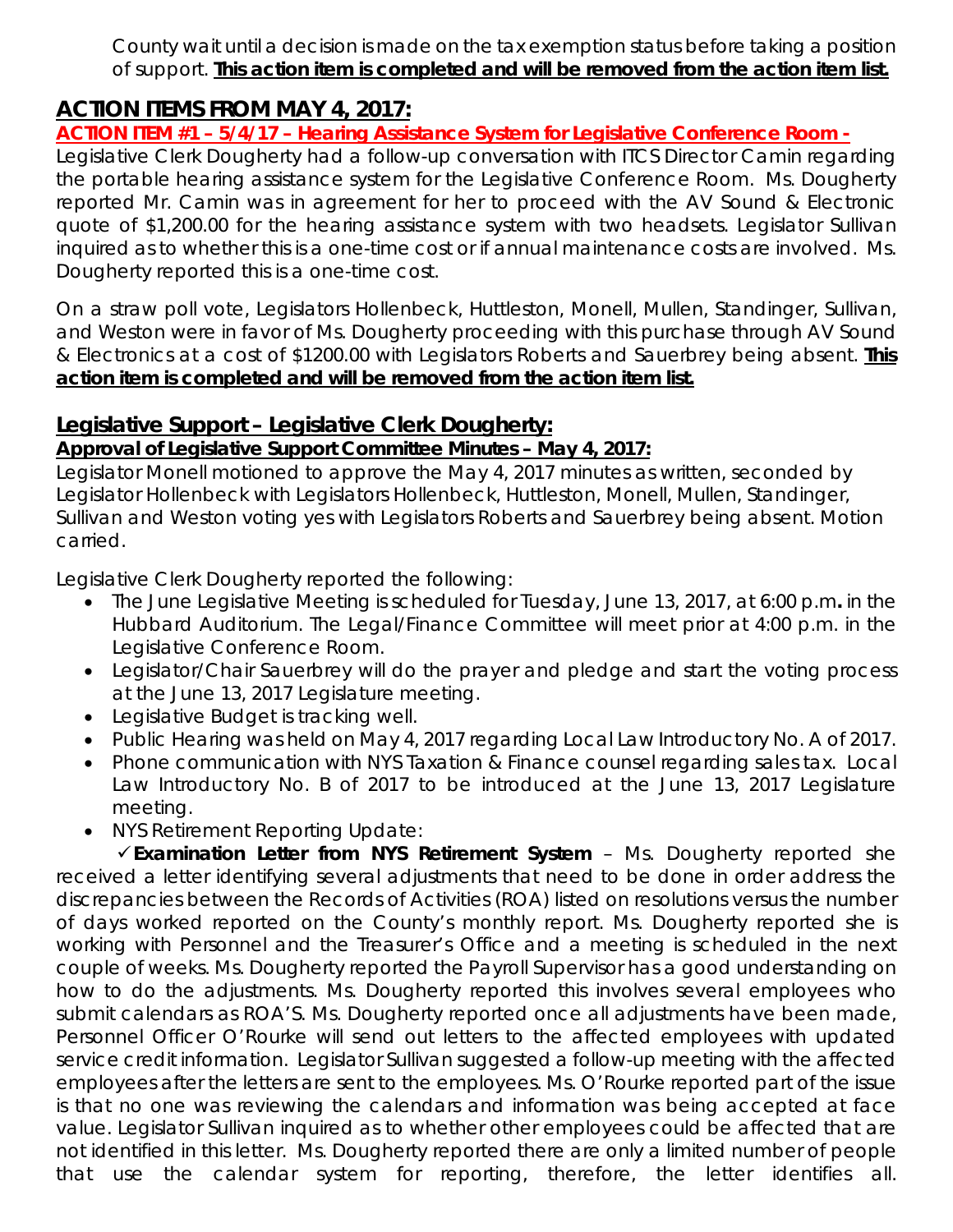Legislator Huttleston inquired as to whether these discrepancies affect any of the legislators. Ms. Dougherty reported it does negatively affect some of the legislators.

 *Retirement Set Up on Munis -* On a different issue, Ms. Dougherty reported the Payroll Supervisor received two emails from the NYS Retirement System regarding discrepancies regarding payroll employees. Ms. Dougherty reported the Payroll Supervisor discovered that Munis was set up incorrectly from inception. Ms. Dougherty reported the Payroll Supervisor contacted Tyler Technologies and the system is now configured correctly. In addition, the Payroll Supervisor is in the process of adjusting the employee's records from January 2016 to present. Legislator Sullivan requested a periodic update on this topic as the process continues.

## **Recognition Resolutions (2):**

- *Recognition Resolution Recognizing Charlene Caldwell Posthumously*  Chair/Legislator Sauerbrey will read the resolution at the June 13, 2017 Legislature meeting.
- *Recognition Resolution Recognizing Susan Bogart's 20 Years of Dedicated Service to Mental Hygiene –* Legislator Standinger will read and present this resolution to Ms. Bogart at the June 13, 2017 Legislative meeting.

## **Proclamations (1):**

• *National Safety Month -* Legislator Standinger will read and present this proclamation at the June 13, 2017 Legislative meeting.

## **Resolutions:**

The resolutions for the June 13, 2017 Legislative meeting were reviewed and the following discussion occurred.

- ► *Introduction of Local Law No. B of 2017 -* Ms. Dougherty reported this local law amends Local Law 6 of the Year 2015 which authorized a 2015 resolution recodifying and reimposing sales and compensating use taxes. Ms. Dougherty reported this is the two-year tax extender. Mr. DeWind reported we repealed so we created a new local law in 2015 so as far as the State is concerned this is the operative law that allows us to set the two-year tax rate of 3% plus the 1%. Mr. DeWind reported the difficulty we were having is that when this was set up in 2015 we had an end date that confused NYS because they thought the end date meant that we couldn't then subsequently replace the actual resolution that extends the sales tax. Mr. DeWind reported we are amending the local law to remove the end date and replacing with the language "as amended from time to time". Mr. DeWind reported this is going to allow the County to have subsequent resolutions for each two-year timeframe and will be carried forward from 2015. Ms. Dougherty reported the Senate passed the Bill yesterday and we are still waiting for the Assembly to take action. Once the Assembly signs the Bill, it is submitted to the Governor for signature. Ms. Dougherty reported the deadline is September 2<sup>nd</sup>. In the event this is not completed by the established deadline date then we will have to request an extension. Legislator Sullivan will introduce this local law at the June 13<sup>th</sup> Legislature meeting.
- ► *Abandon N. Ellistown Road, Broad Street Extension and Waverly Hill Road to Town of Barton -* Mr. DeWind reported concern was expressed as to whether we should move forward with this resolution at this time since the Shared Services Committee is looking to have a formal plan submitted in 2018. Mr. DeWind reported submitting the plan in 2018 for FY2019 may qualify us for matching grants, however, none of these funds have been appropriated for 2018 or 2019 and the application process is still being developed. Mr. DeWind reported in this specific circumstance there is very nominal savings in transferring roads to the Town of Barton and may not qualify for much if we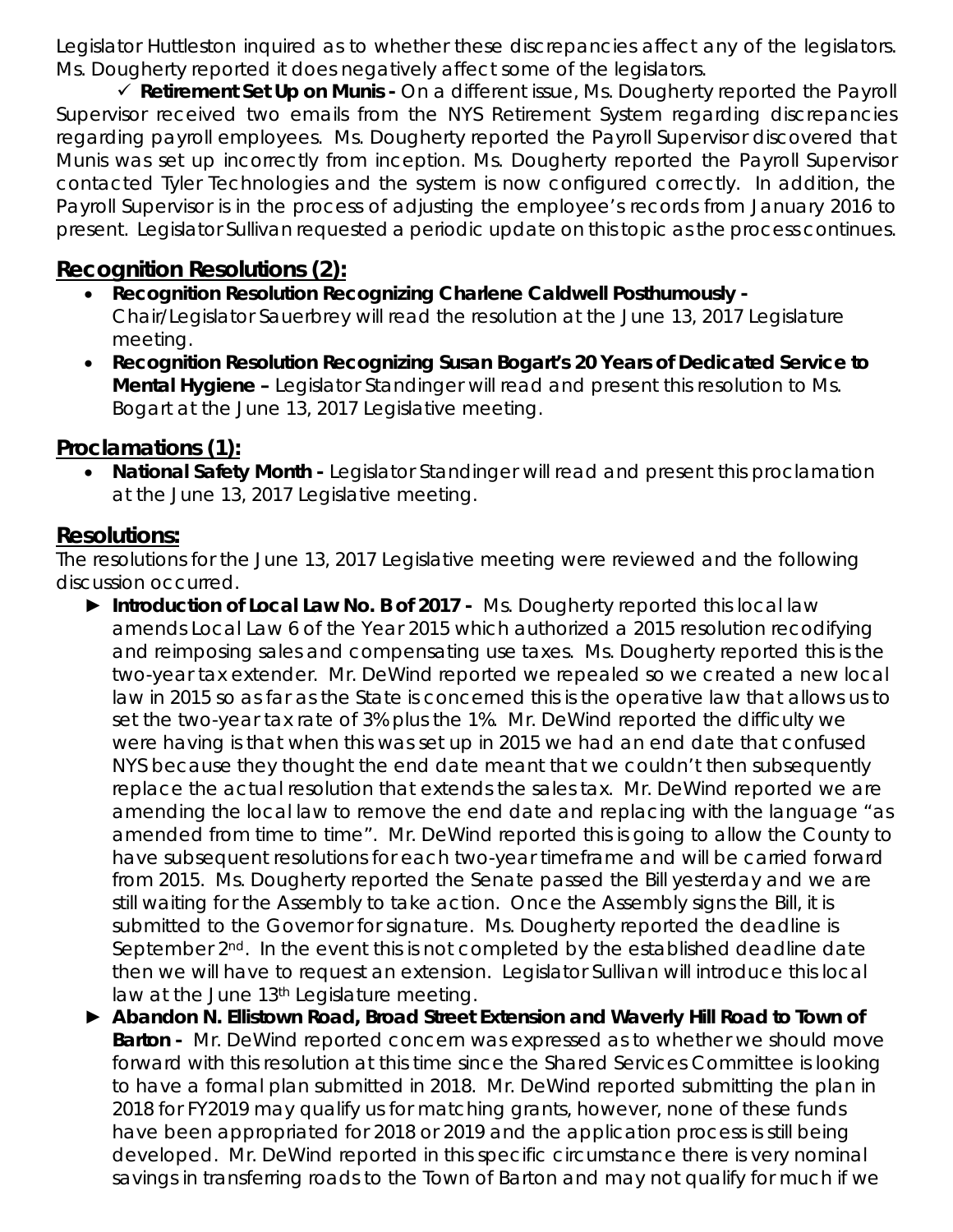wait to include this in the 2018 shared services plan. Legislator Sullivan reported changing ownership and maintenance responsibilities of roads was an item identified by the Shared Services Committee, therefore, by doing it now it would not be eligible to be included in the 2018 plan. Mr. DeWind concurred and reported doing anything in advance of submitting the formal shared services plan would not qualify for any savings. Mr. DeWind reported entering into a shared services agreement now eliminates the ability to include it in the 2018 Shared Services Plan, but not sure we would gain much through the matching grants. In regards to sharing equipment with a municipality through a cooperative agreement at least we have a written contract in place for damages, etc. Mr. DeWind reported we can continue to do these under the Highway Law as we have been without a shared services agreement. Legislator Sullivan suggested doing business as normal with the municipalities. Commissioner of Public Works Hammond suggested moving forward with this resolution and doing business as normal. All legislators were in favor of moving the resolution forward for Legislature consideration at the June 13, 2017 Legislature meeting.

- ► *Retitle and Amend Classifications Within Dispatcher Series, Authorize Salary*  **Reallocation** – Legislator Sullivan inquired as to why this resolution is retroactive to March 20, 2017. Ms. O'Rourke reported it is the County's practice that when the Personnel Office receives a request for a desk audit that results in a change that it is dated back to the date of request. Ms. Dougherty inquired about the funding, as no transfers occurred in conjunction with this resolution. Budget Officer Hollenbeck reported annually, this will be a \$65,000 increase for 2018 budget, however, for 2017 this is a prorated amount retroactive to March 20, 2017 for an estimated amount of \$50,000. Ms. Hollenbeck reported the Sheriff's Office most likely has the funding in their budget as she added extra funds in their budget for potentially retroactive deputy raises.
- ► *Create and Fill Permanent, Full-Time Senior Social Worker Position – Mental Hygiene –* Legislator Monell inquired as to how tracking will be done to ensure the employee is being covered for their salary. Ms. Morgan reported expenses are known and revenue tracking is done. Legislator Monell reported some of the funding for this position is coming through fees for services, therefore, who keeps track of whether the fees are collected. Ms. Morgan reported the Department's financial department will track this information. Legislator Monell inquired as to how much of the billable services are written off and never collected annually. Ms. Morgan reported there is always some write off expenses, however, does not have the exact number at this time. Legislator Monell reported he would like to know this information, however, understanding that it is not going to matter for this particular resolution.
- ► *Create and Fill Permanent, Full-Time Medical Director – Mental Hygiene Position –* Legislator Huttleston inquired as to what the need is for this position. Ms. Morgan reported there has always been a need for a psychiatrist and we have been paying for this position contractually. Ms. Morgan reported it is her preference, as well as the psychiatrist's preference to be paid as a County employee with access to the retirement system. Ms. Morgan reported the Department's budget includes \$150,000 in the contractual line for a psychiatrist, however, that is not for a full-time psychiatrist. Under the current contract, the Department has two part-time psychiatrists; one position is working 2 days per month and the other position is working one day per week. Ms. Morgan reported psychiatrists are very difficult to recruit and we are fortunate to have someone in our county to provide these services. Ms. Morgan reported this is a revenue producing position. Legislator Mullen reported we are already paying \$150,000 for two part-time psychiatrists with limited availability and for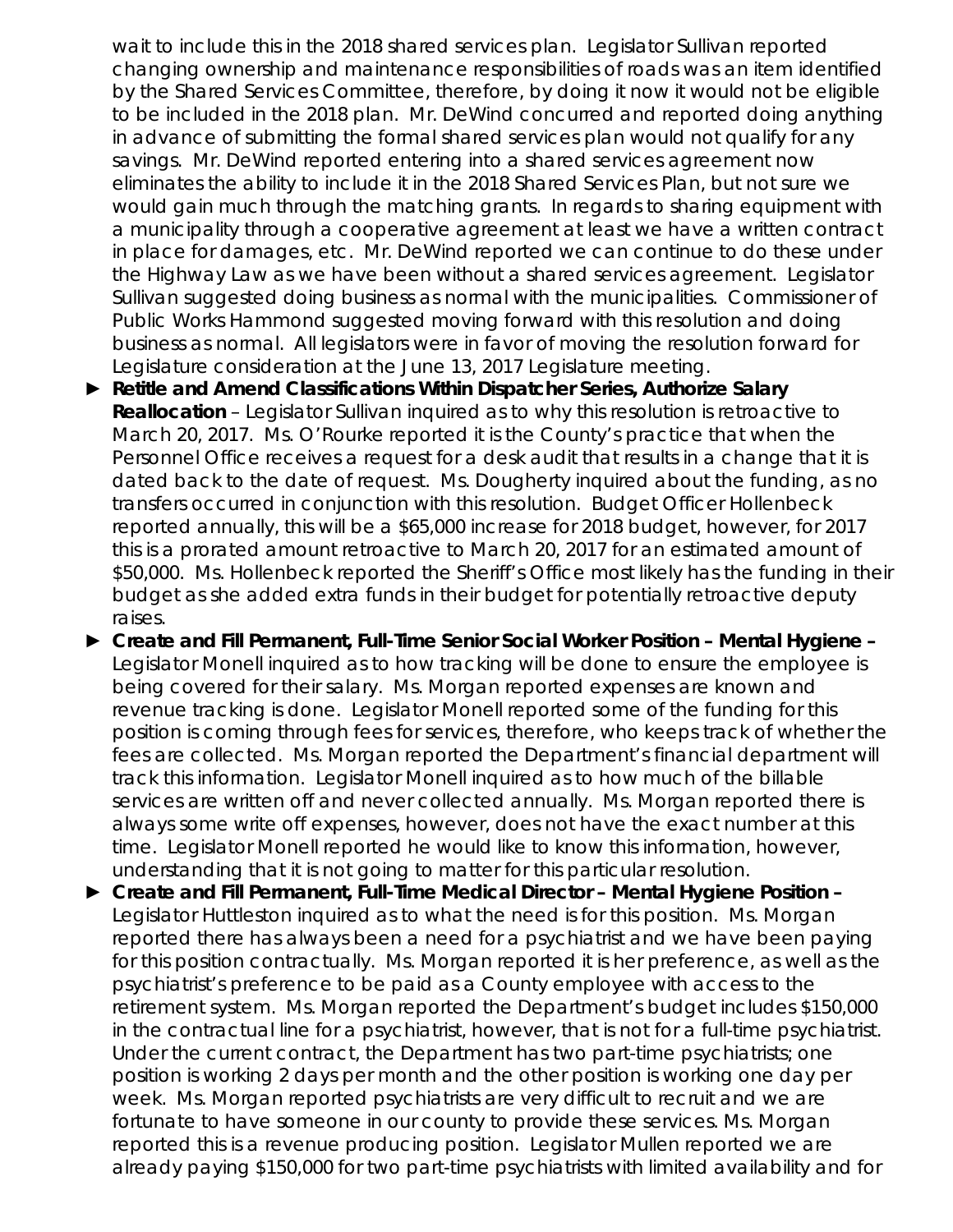an additional \$25,000 we gain a full-time psychiatrist with a 5-day work week availability with more billable hours. Ms. Morgan concurred the difference of \$25,000 in salary will be made up through increased revenue for billable services. Legislator Standinger reported this position will self-fund. Legislator Standinger further reported Probation Director Bennett expressed this position would be a good benefit for Probation. Legislator Sullivan reported Commissioner of Social Services Yetter reported in committee meeting this week that this position would benefit the foster care issue and currently the County does not have a psychiatrist that serves children. Ms. Hollenbeck inquired as to whether there are additional costs on the administrative end regarding prescription drugs for the clinic. Ms. Morgan reported the psychiatrist will write prescriptions and not have supplies on hand, therefore, no additional costs. Legislator Sullivan reported this resolution went through committee. Legislator Mullen reported he is aware of what we are paying in the jail and they are taking a monthly hit of \$55,000 currently and this position will be benefit the Department's inmate population.

#### **Other –**

• *Intern/Volunteers* – Mr. DeWind reported the County has a very delineated intern policy, however, requires education credits are being received. Mr. DeWind reported the County does not have a volunteer policy, however, we do have a policy that pertains to part-time or temporary hires. Previously, we had two requests for volunteer positions that were voted down, but that was due to the nature of being in contact with sensitive documentation. Mr. DeWind reported a request came out of Public Works Committee earlier today to have a 2nd year student at Environmental Science in Forestry work under Materials Recovery Manager Pratt doing site evaluations. Mr. DeWind reported this is not being done in affiliation with the school itself nor is the person seeking compensation. This individual would simply be obtaining some job experience and in return the County would be receiving services for no fee. This intern would work approximately 10-20 hours per week. Mr. DeWind reported the issue became as to whether to classify this individual as an intern or a volunteer. Legislator Sullivan reported the Intern policy indicates the Legislature could waive the requirement for either an accredited academic or education program on a case-by-case basis. Mr. DeWind concurred this could be done or the County could choose to go the route of a temporary hire with no compensation. Either way, the individual will still be required to go through the same training. As an internship, we could reach out to the school and see if they would be willing to sign on to help one of their students*.* Regardless if we go through an internship or temporary hire, the individual is still covered under Workers' Compensation with no liability to the County. Ms. O'Rourke inquired as to whether the Legislature would be willing to do a retroactive resolution to avoid any further delays. Ms. Hollenbeck inquired as to whether a temporary hire required a resolution. Ms. O'Rourke reported the resolution would need to create the temporary position. Ms. O'Rourke reported she thought it would be best to proceed as an internship. Legislator Monell reported this individual will still be required to go through orientation and all other training requirements.

On a straw poll vote, Legislators Hollenbeck, Huttleston, Monell, Mullen, Standinger, Sullivan, and Weston were in favor of moving forward with a retroactive resolution. If time allows to prepare the resolution, Ms. O'Rourke will present this as a late-file resolution for Legislature consideration at the June 13, 2017 Legislature meeting.